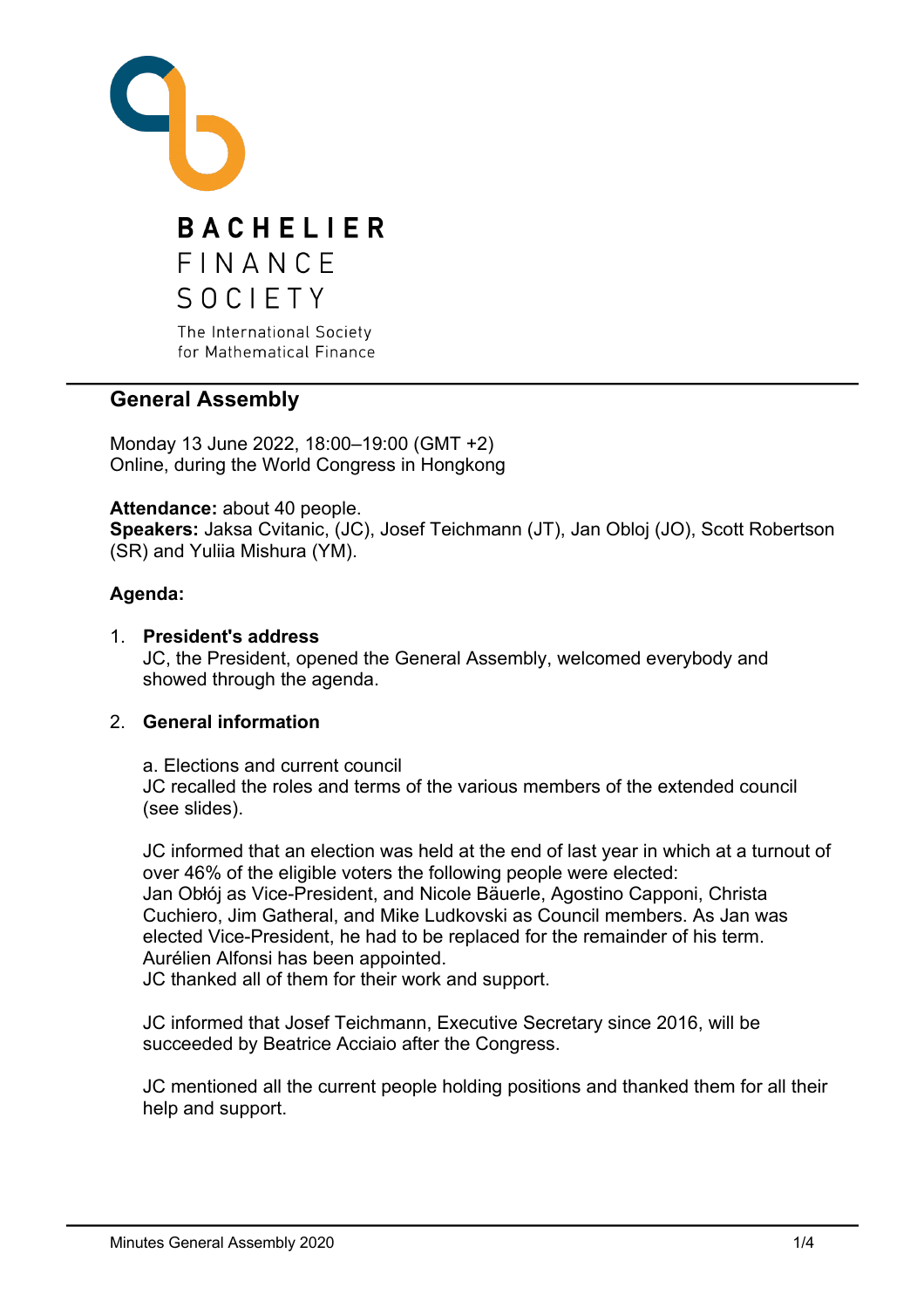### b. Committees

JC talked about the five committees (see slides). He thanked the committees and their members for their support in these important tasks.

JT mentioned that everybody who would like to suggest speakers or a topic for the One World Seminars is welcome to contact the respective committee.

#### c. Varia

JC mentioned the BFS One World Seminars which have been introduced during the pandemic. These seminars now take place once a month on a Thursday, alternating with the virtual seminar series of SIAM (SIAG/FME).

JC stressed that BFS members get free electronic access to the affiliated journal *Mathematical Finance* by Wiley and reduced rates for *Finance and Stochastics*, *Probability Theory and Related Fields* both by Springer, and *Quantitative Finance* by Taylor & Francis. He asked people to spread the word about our Society and stated that new members are very welcome.

JC also mentioned the journal *Frontiers of Mathematical Finance*: published by the American Institute of Mathematical Sciences (AIMS) and issued by the Scientific Association of Mathematical Finance, and said that it is calling for submissions.

### 3. **BFS World Congress**

JC said this was again a difficult topic and that the local organising committee had many obstacles to face. He thanked Nan Chen and Xunyu Zhou for their work and dedication to put up this online Congress.

JO informed that the Meetings Committee is in charge of handling the proposals for the BFS World Congresses. They advise potential bidders and try to take all requirements into account. This time round it seems to be particularly difficult after all the disruptions in the past years. The deadline for bids for 2024 is at the end of June 2022, but the committee is going to be soft on this as they prefer to have convincing bids that come in a bit late, rather than bids on time, but half finished. The committee hopes to have a decision by the Council in autumn.

# 4. **Bruti-Liberati Prize**

JC talked about the Nicola Bruti Liberati prize and its history. He announced and acknowledged the two awardees. The award recipients are Daniel Bartl (2020) and Johannes Wiesel (2021). JC congratulated the two winners.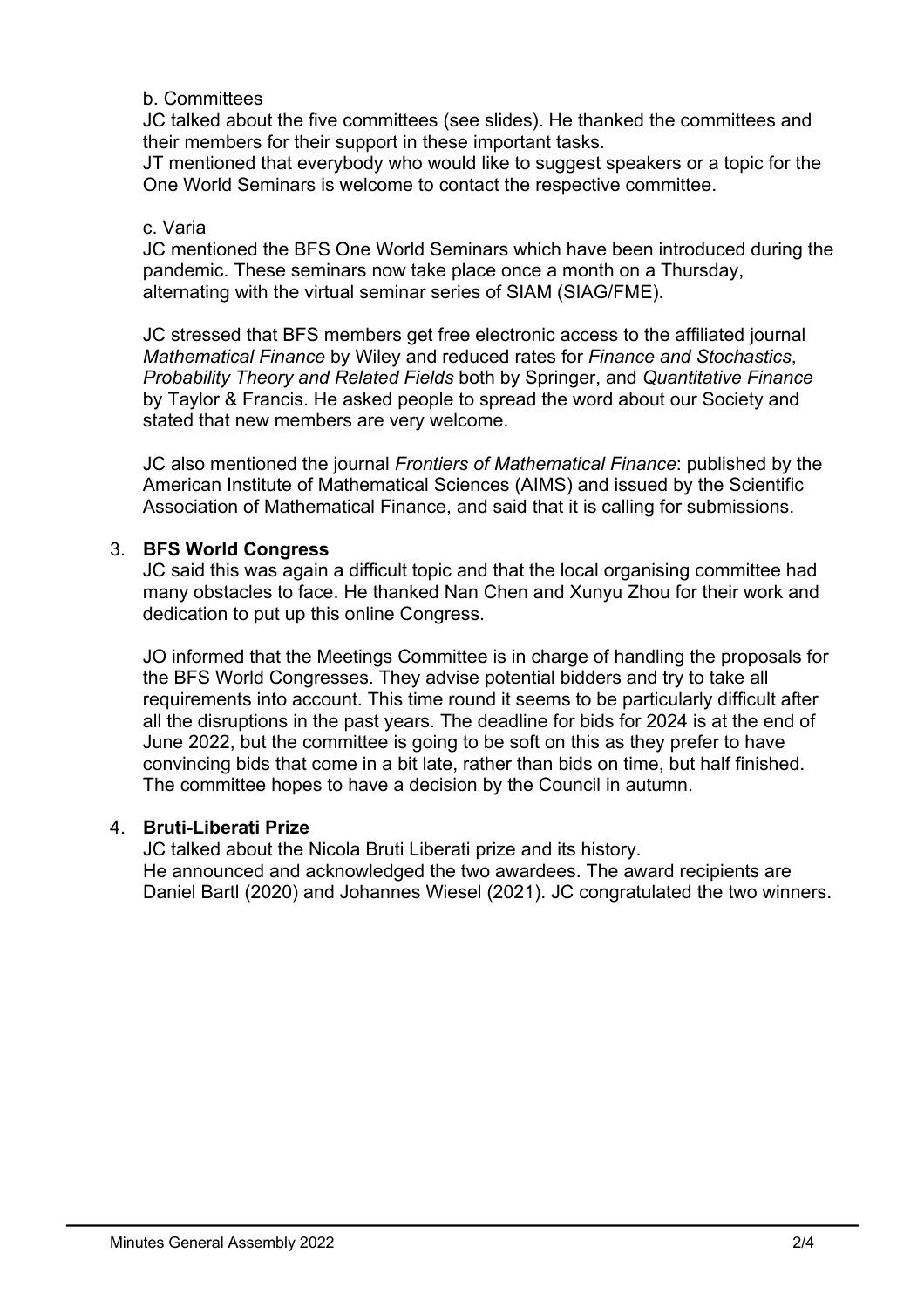### 5. **Reports**

A financial report was given by SR: 236,198\$ was sitting in our account at the end of 2021. SR talked about the different income and expenses. In 2021 there was no payment of the administrational fee to ETH, but it was paid in early 2022. SR also mentioned that in terms of membership dues, this was a slow year and we should think about ways of increasing membership numbers.

Dilip Madan asked whether the BFS was still registered as a non-profit organisation and SR answered that we were still and that regular filing has been done through attorneys in Pittsburgh.

JT asked whether there is any financial liability around the current Congress. SR answered that at some stage we were asked to cover a hotel deposit, but that currently it looks like the organisers have been able to make use of these reservations for a local conference. We will have to talk to the organisers to clear this up.

### 6. **Support initiatives for research or educational projects in Ukraine**

Yuliia Mishura (YM) spoke about the current situation. She stressed that the aggression against Ukraine started in 2014 and has been going on for longer than the 2nd World War. In 2014 the probabilistic school in Donetsk was completely destroyed, there used to be a considerable group in financial and actuarial mathematics, but now there is nobody left there.

1837 educational institutions have been affected by bombing and shelling, but despite the destruction, the staff is determined to keep up their educational work and research. Many people work remotely. Of course, governmental financial support is currently minimal, but still a group of students has just graduated, despite the disruptions and minimised systems.

They would like to make the following proposal:

Support of educational staff, students and researchers who are still in Ukraine, rather than the ones who stay abroad, as this is the majority as male researcher and staff can't leave now. It would be great to have teaching courses, scholarships and grants from which the educational system could benefit.

They are also looking towards rebuilding after the war. In that phase joint projects, short term visits and exchanges would bring the most benefit. It is their goal to increase the competitiveness of higher education in Ukraine.

JT thanked YM for her statement and mentioned that there have been discussions in the Executive Committee to create a virtual faculty to which Ukrainian departments would have free access. The organisers of the BFS Hongkong Congress waived the conference fees for the scholars of Kyiv, for which we are grateful. Currently, the courses will be online, as travelling is too much of a problem. Zoom has lifted the 40-minute limit for all Ukrainians.

There will be close cooperation in trying to provide what is needed.